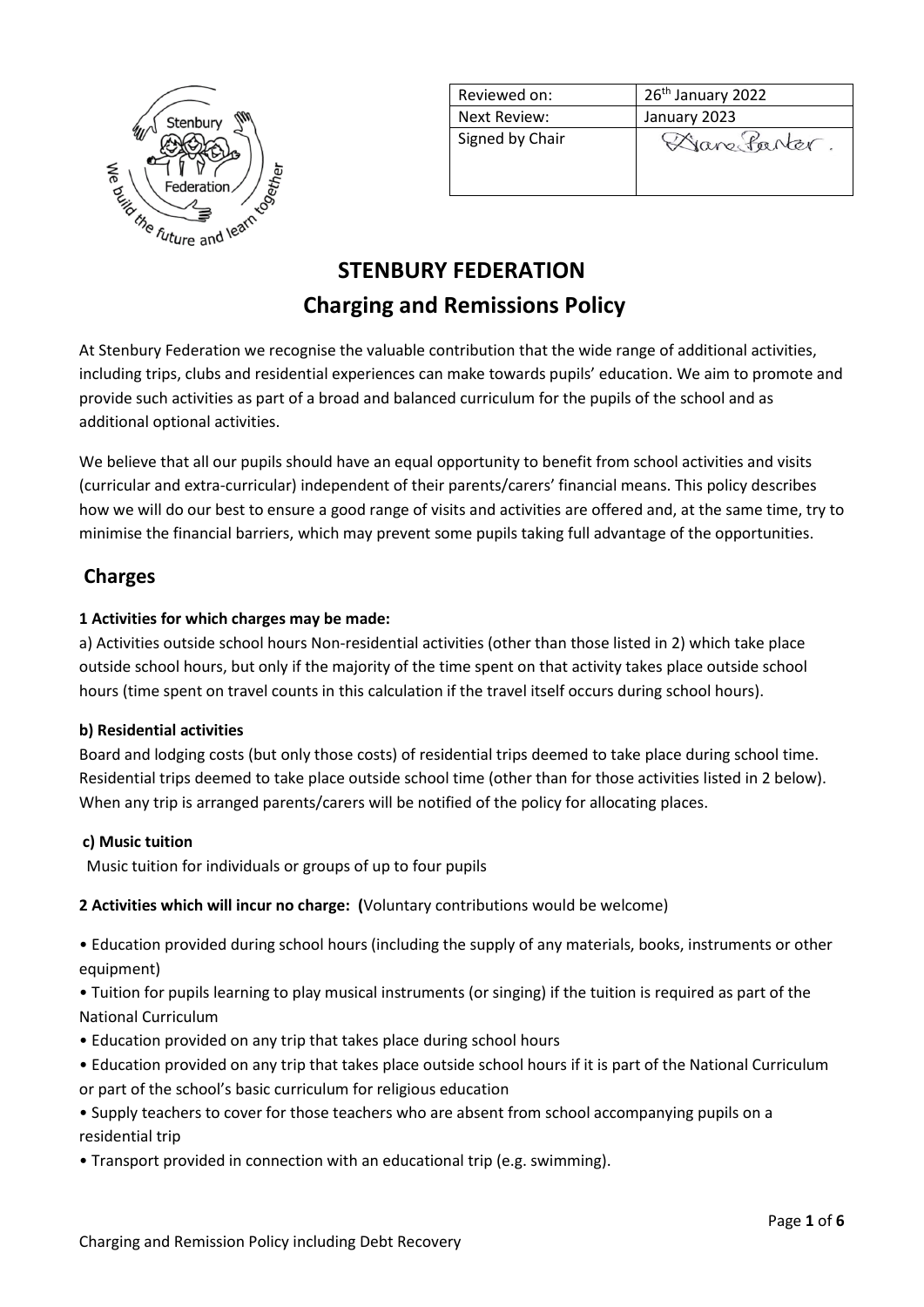#### **Remissions**

Where the parents of a pupil who is entitled to Free School Meals, is experiencing hardship and requests some financial support, partial or full support can be given. Payment plans and longer time scales of repayment can also be set up if appropriate. The Head and the Chair of the Governing Board may offer to remit in full or part the cost of any residential activity which is deemed to take place in school hours or where it forms part of the curriculum. Authorisation for such remission will be made by the Head Teacher in consultation with the Chair of the Governing Board.

#### **Arrangements for Monitoring and Evaluation**

The Governing Body will monitor the impact of this policy by receiving on a yearly basis a financial report on those activities that resulted in charges being levied, the subsidies awarded (without giving names) and the source of those subsidies. It will seek to evaluate the impact of the school's extended services on those children most in need of additional support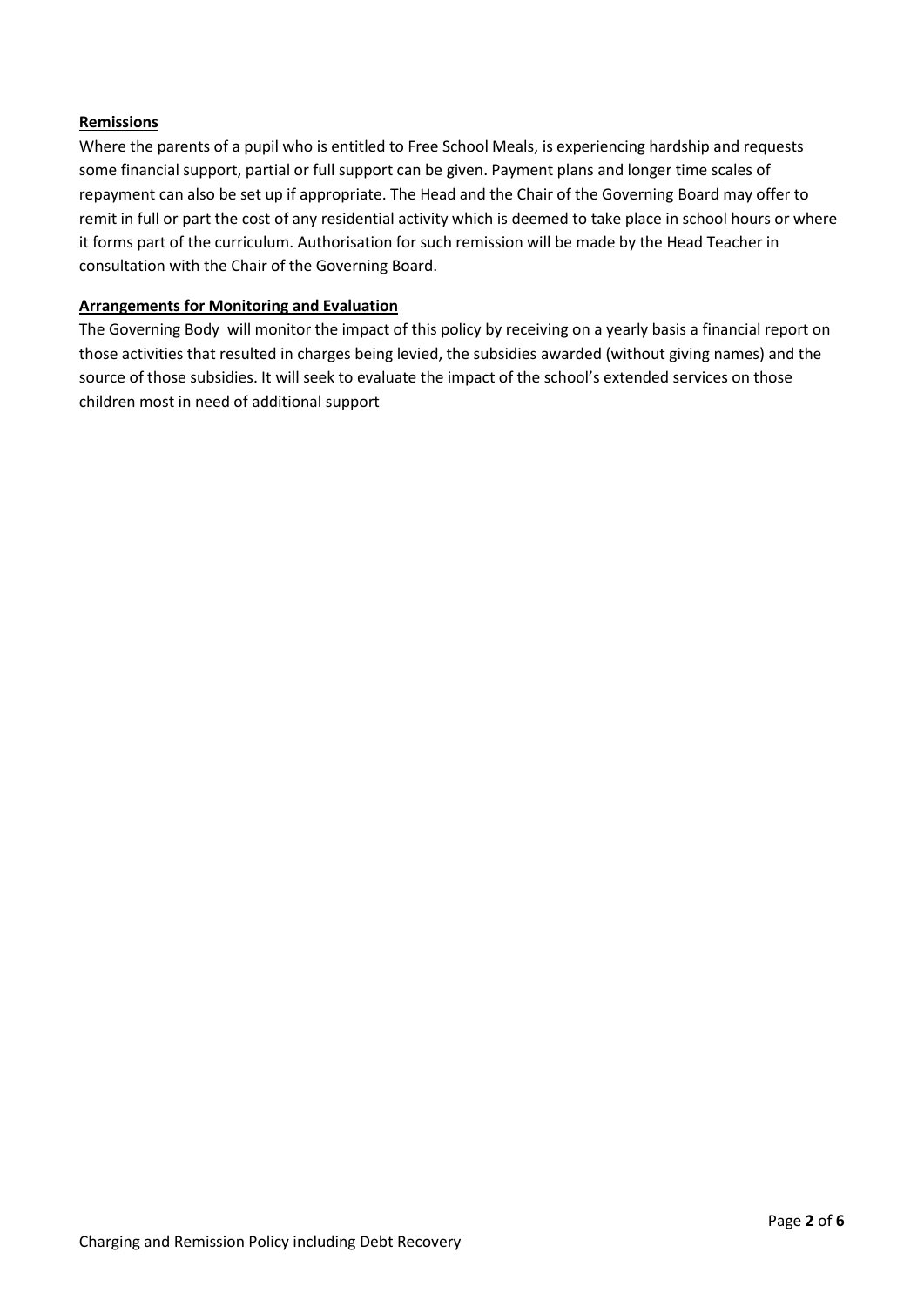# **Debt Recovery Policy**

### **1. General requirements**

The school will take all reasonable measures to vigorously collect debts as part of its management of public funds. A debt will be written off, only after all reasonable measures (commensurate with the size and nature of the debt) have been taken to recover it.

The school's debt recovery policy will observe the relevant financial regulations and guidance set out in the Scheme for Financing Schools and any other legal requirements. In particular:

- the Governing Body will approve the write-off of all debts, stocks, stores and surplus assets
- all such write-offs will be recorded in the minutes of the governing body
- a formal record of any debts written off will be maintained and this will be retained for 7 years (the form of this record is specified below).
- the school will seek the advice of the Council's Legal Services Section should they consider taking legal or other action to recover the debt.

In general payment for all goods and services supplied by the School should be collected in advance or 'at the point of sale'.

The procedures to secure the collection of all debts are outlined below and should be followed by all School staff.

### **2. Acceptable 'credit period'**

The Governing Body must determine the length of time they deem as an acceptable 'credit settlement period' before the debt recovery procedures are applied.

The Governing Body may consider that an 'acceptable' credit period may vary between different income generating activities; for example;

- School lettings;
- Trips and activities.

The Governors may have stipulated a maximum settlement period for school lettings in a separate 'Lettings policy'. However, in order to ensure a consistent approach and demonstrate transparency, the 'acceptable' period for each activity should be stipulated in this policy.

Debt recovery procedures should be applied in accordance with item 4 of this policy.

### **3. Reporting of outstanding debt levels**

The Head teacher will ensure that the level of outstanding debt is regularly monitored.

Suitable records will be maintained to detail individual debts and the total value of debt to the school in order that it can be determined at any time and reported to the *Headteacher*

The *Headteacher* will review the level of outstanding debts every *half term* to determine whether this level is acceptable and whether action to recover debts is effective.

(*Monitoring of outstanding debts may be differentiated by type, e.g. if lettings debts prove more of a problem then the frequency and degree of monitoring should reflect this*).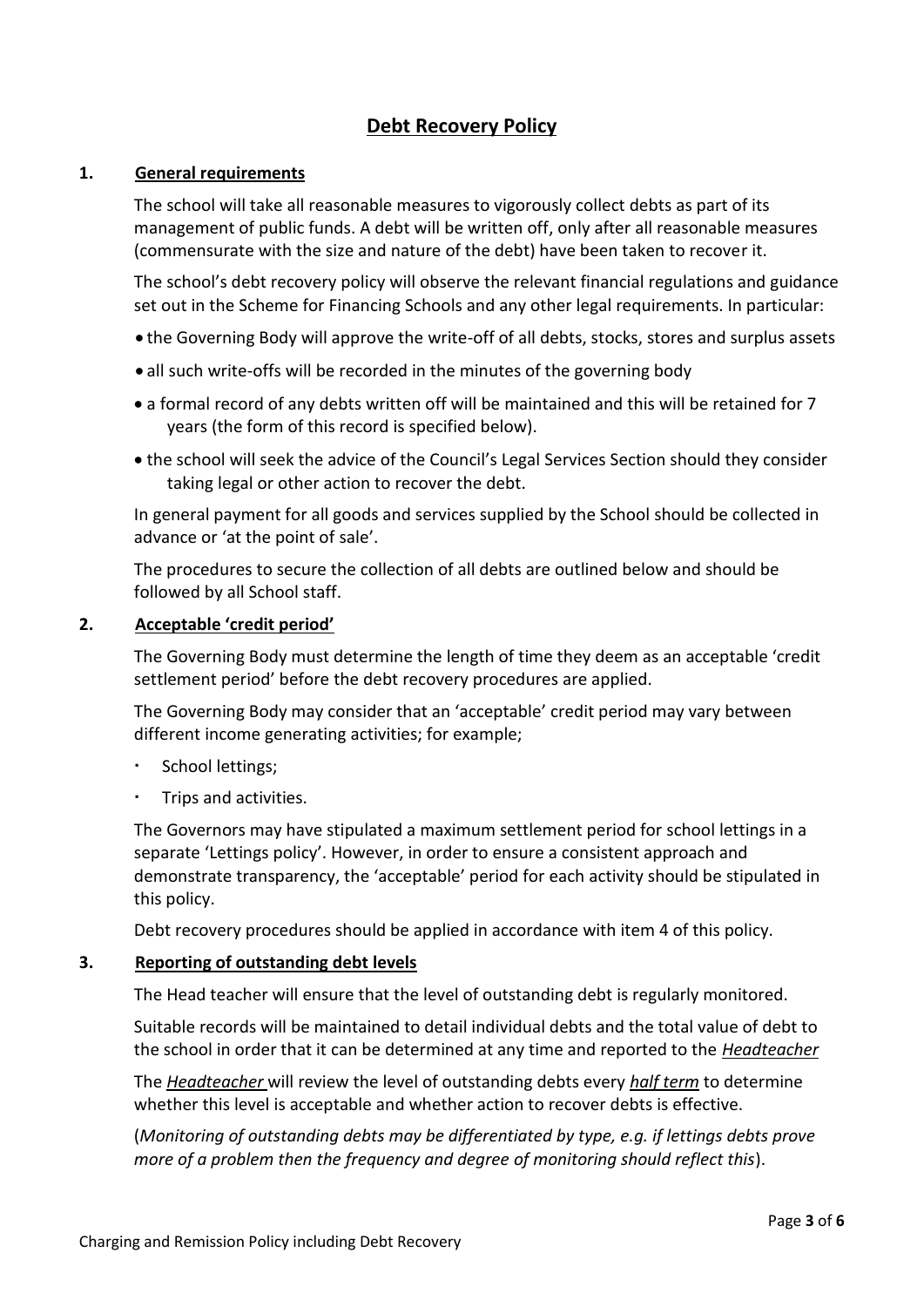### **4. Debt Recovery Procedures**

- 4.1 Where payment from the parent/guardian has not been received in advance, or 'at the point of sale', the following process should be applied.
	- (a) A statement should be issued via School Money for the full amount in order to officially set up the debt;

The date by which payment is due should be added to the statement.

- (b) In all other cases, such as;
	- Correspondence with parents, etc. the maximum period that the school regards as reasonable before payment is overdue should be clearly stated.
- (c) A record of all goods and services will be maintained via school money detailing:

### **5. Verbal and Written Reminders**

# **5.1 Details of all reminders, whether verbal or in writing, should be maintained. Where a letter is issued, a copy must be retained on file.**

Should a debt need to be taken beyond two reminder, formal evidence may have to be produced. It is therefore important that at least one, but preferably two reminders are sent.

### **5.2** *Initial 'overdue payment' reminder*

An initial reminder will be sent weekly via School Money text.

### **5.3** *First 'overdue payment' reminder letter*

A formal reminder statement should be issued 2 weeks after the informal *reminder / the date of supply*.

*If action is to proceed further, it is necessary to prove that all reasonable attempts have been made to recover the debt, and that these attempts have been made in a timely manner, i.e. at the time that the debt first became overdue*.

The date of the initial reminder should be recorded.

### **5.4** *Second 'overdue payment' reminder letter*

A second reminder letter will be issued 2 weeks after the First Reminder Letter.

The date of the initial reminder should be recorded.

### **6. Failure to respond to reminders / settle a debt**

If after two reminders, a response or payment is not received, a letter will be sent to the debtor advising them that the matter will be referred to the school's legal advisers. At the discretion of the *Governing Body / Finance Committee / Headteacher* the debtor may be advised that they will be required to pay in advance for all future supplies, or the supply will no longer be available to them.

This decision and its basis will be recorded and reported to the *Governing Body / Finance Committee*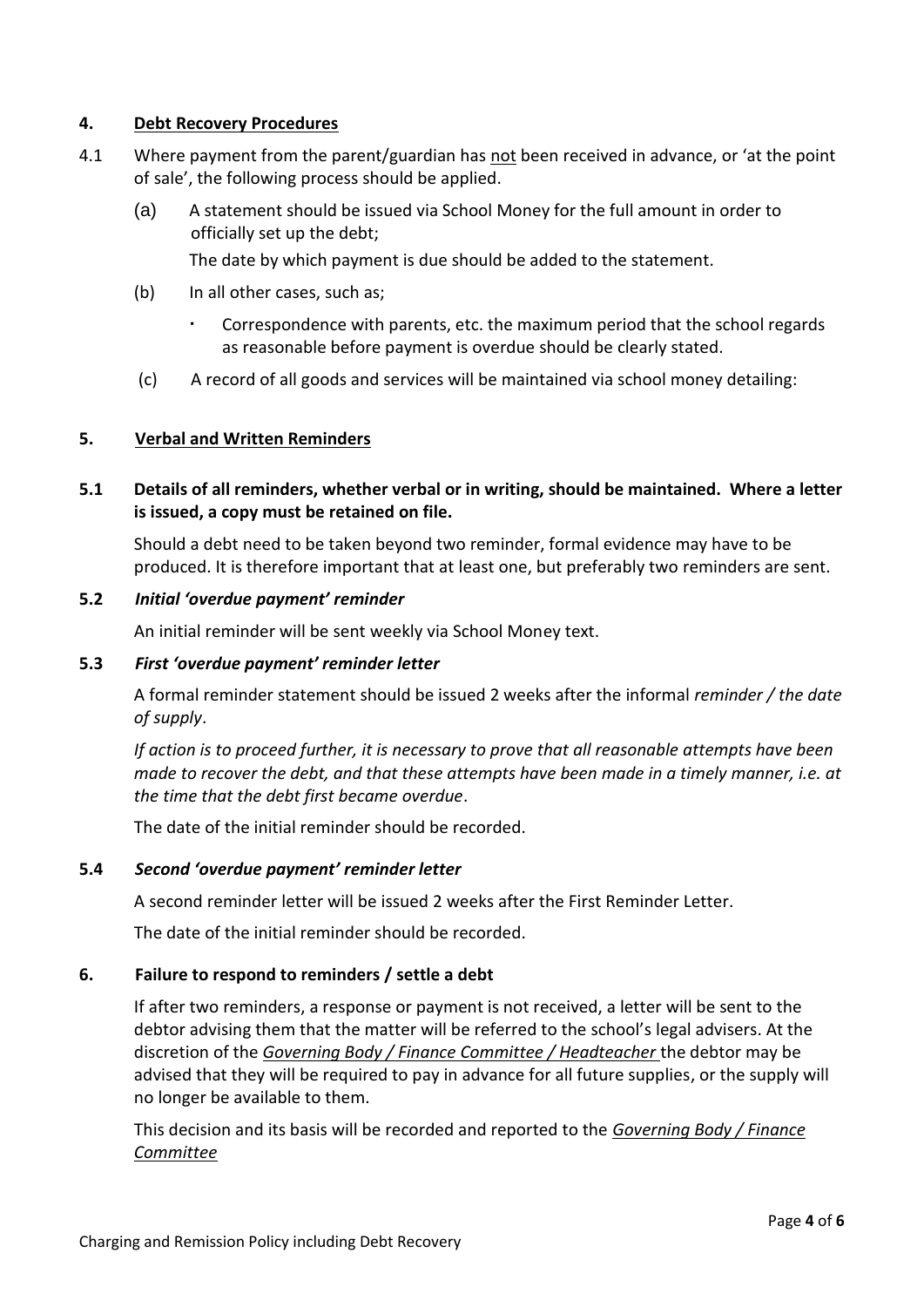## **7. Negotiation of repayment terms**

Debtors are expected to settle the amount owed by a single payment as soon as possible after receiving the first 'overdue payment' reminder.

### **However, if people are unable to pay;**

The School may reduce or cancel a debt in certain circumstances. A sensitive approach to debt recovery will be carried out, taking the following factors into account.

- Hardship where paying the debt would cause financial hardship.
- Ill health where our recovery action might cause further ill health.
- Time where the debt is so large compared to the person's income that it would take an unreasonable length of time to pay it all off.
- Cost where the value of the debt is less than the cost of recovering it.
- Multiple debt where someone owes more than one debt to the School. In this situation an attempt to agree one repayment plan to include all debts will be established.

Debtors are expected to settle the amount owed by a single payment as soon as possible after receiving the first 'overdue payment' reminder.

If a debtor requests 'repayment terms' these may be negotiated at the discretion of the *Headteacher*.

A record of all such agreements entered into will be retained.

In all cases, a letter will be issued to the debtor confirming the agreed terms for repayment.

The settlement period should be the shortest that is judged reasonable.

The *Head teacher* will decide whether any debtor who has been granted extended settlement terms will not be offered any further 'credit' and will, in future, be required to pay in advance.

This decision and its basis will be recorded and reported to the *Governing Body / Finance Committee*

#### **8. Costs of debt recovery**

Where the school incurs material additional costs in recovering a debt then the *Head teacher*  will decide whether to seek to recover such costs from the debtor.

The debtor will be formally advised in writing that they will be required to pay the additional costs incurred by the school in recovering the debt.

This decision and its basis will be recorded and reported to the *Governing Body / Finance Committee*

#### **9. Bad debts**

This debt recovery policy should be cross-referenced to the Scheme for Financing Schools.

Write-off of any debt requires the written approval of the *Finance Committee / Governing Body* .

A record of the write-off, the reason for it, and the approval for it, will be retained for 7 years.